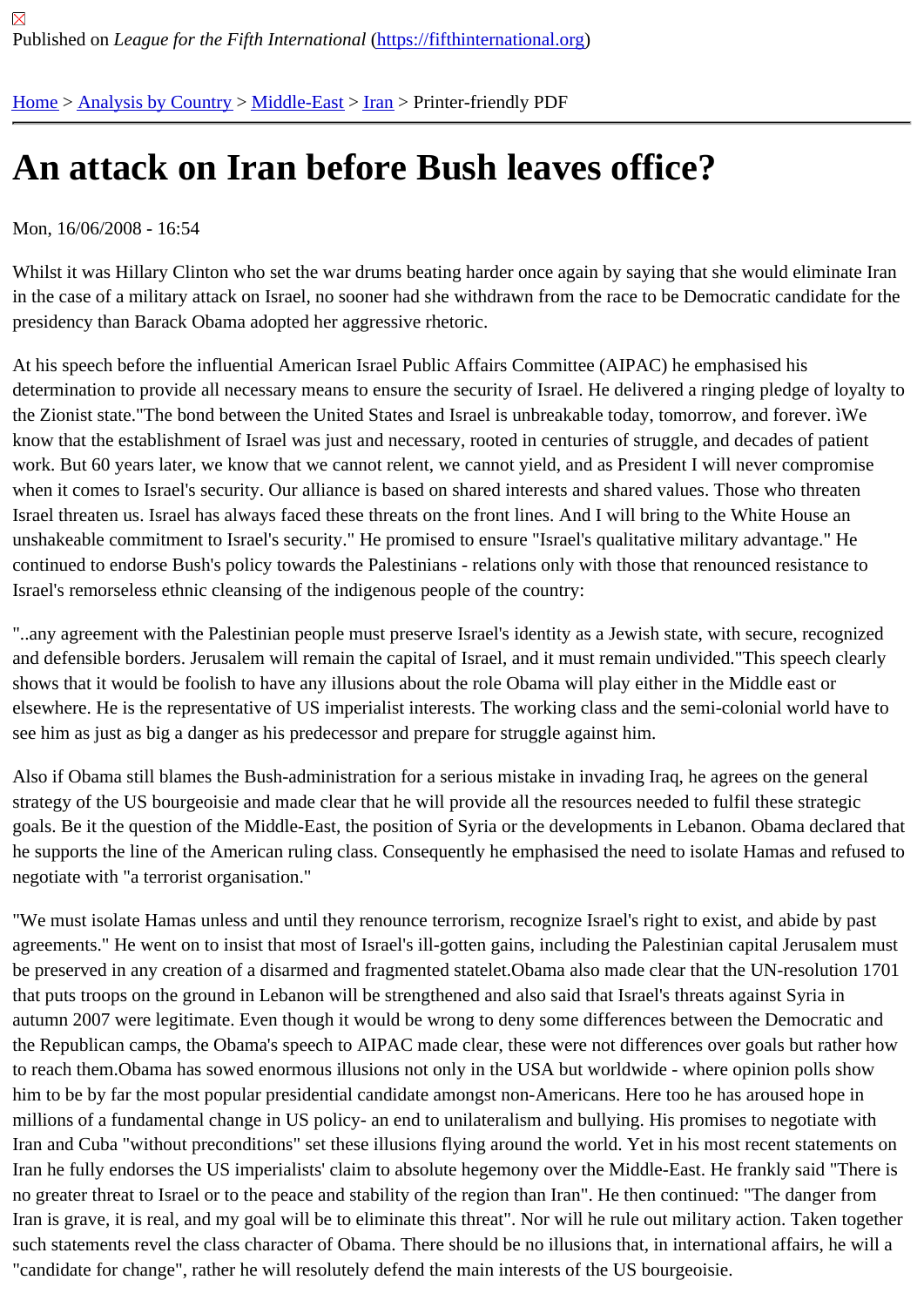#### **Sanctions and the military threat**

It's nothing very new that Iran plays an important role for US-interests in the Middle East. Iran still possesses the largest reserves of natural gas in the region, having the second-largest reserves of natural gas on a world scale. Another given the jittery oil-markets and the recession beginning in the US are Iran's oil reserves, some 150 billions barrels, much as yet untapped. Also Iran's key geostrategic position is a major factor for the US-bourgeoisie, given that 30 per cent of the world's oil supplies passes through the Strait of Hormuz. If Iran were to block it this would pose a serious threat not only to the US economy but to that of European Union, Japan and China too. In addition whilst Iran continues to defy its plans the United States' entire strategic project for the Middle East is called into question.Iran has long played an important role for the US ruling class. In 1953, the US and Britain overthrew the nationalist regime of regime of Mohammad Mosaddeq replacing him with the brutal police dictatorship of the Shah Reza Pahlavi. After his overthrow in the Iranian revolution, the humiliation of the US Embassy occupation, the failed hostage rescue mission, the Americans set out to destabilise the Islamic Republic by encouraging Saddam Hussein's Iraq to attack Iran. Since George Bush's 2002 State of Union address, Iran has figured high on the list of states composing the "Axis of Evil." The Neocons repeatedly demanded a much more aggressive approach. Yet for all the rhetoric Iran failed to act scared. Why? The director of the Jewish Policy Center, Jonathan Schanzer, answered:

"America's consistently weak responses over nearly three decades have created an emboldened Iran. Nearly every instance in which Iran provoked America, Washington responded weakly."The Bush Administration set out to implement this more aggressive approach. Under US prodding the International Atomic Energy Agency (IAEA) started to take a closer look on the Iranian nuclear program. In addition, in 2006, measures were taken to economically isolate Iran. In December 2006 the UN Security Council imposed trade sanctions on materials that could be used for the enrichment of Uranium, or for developing projects using heavy water. In March 2007 these sanctions were broadened with the resolution 1747. Now there were sanctions on every kind of military material (tanks, ships, rockets, etc.). In addition the resolution called on all member-states to refrain from financial and other economic deals that would strengthen Iran. This meant sanctions being extended to threaten the means of subsistence for the Iranian civilian population.

Two months after this resolution was adopted, the situation intensified again after two US aircraft carriers entered the Persian gulf and joined together with other military ships the biggest "training manoeuvres" in that region since the attack on Iraq in 2003. The military threats reached a qualitatively higher level. The League for the Fifth International and many other anti-war campaigners last summer warned of a possible attack against Iran and called for taking massive working class action in event of such an attack. It has now been confirmed by representatives of the "Washington Institute for Near East Policy" that concrete plans for such an attack were on the table but that the Pentagon top brass vetoed military action against Iran, thinking that this would undermine their strategy in the region, especially in Iraq.

So we can clearly observe an intensification of the threats against Iran from December 2006 till August 2007, resulting in two resolutions of the UN Security Council and several threats of military action. Since the Pentagon's refusal to go to war there is a certain shift of strategy. Instead of implementing Vice president Dick Cheney's proposal to launch air strike attacks on the bases of the Iranian Revolutionary Guard Corps (IRGC) the IRGC was declared a terrorist organisation. This enabled the US-government to freeze various bank accounts of the IRGC. This course of taking steps of economic isolation found its peak with the resolution 1803 of the UN Security Council that put sanctions on 12 Iranian companies and 13 individuals in March 2008. Both the companies and the individuals were accused of connections with Iranian military programmes.

It would be a naive position to think that sanctions were a "peaceful alternative" to armed conflict with Iran. In fact they serve the purpose of increasing the stranglehold of the imperialist powers over a semi-colony. Let us just remember that the sanctions against Iraq after the Gulf war 1991 left over 1.5 million people dead by the time open war was declared. But even if there were no cases of people dying because of sanctions we reject any kind of imperialist hegemony imposed on the country. In the end all these sanctions aim to increase the power of international capital,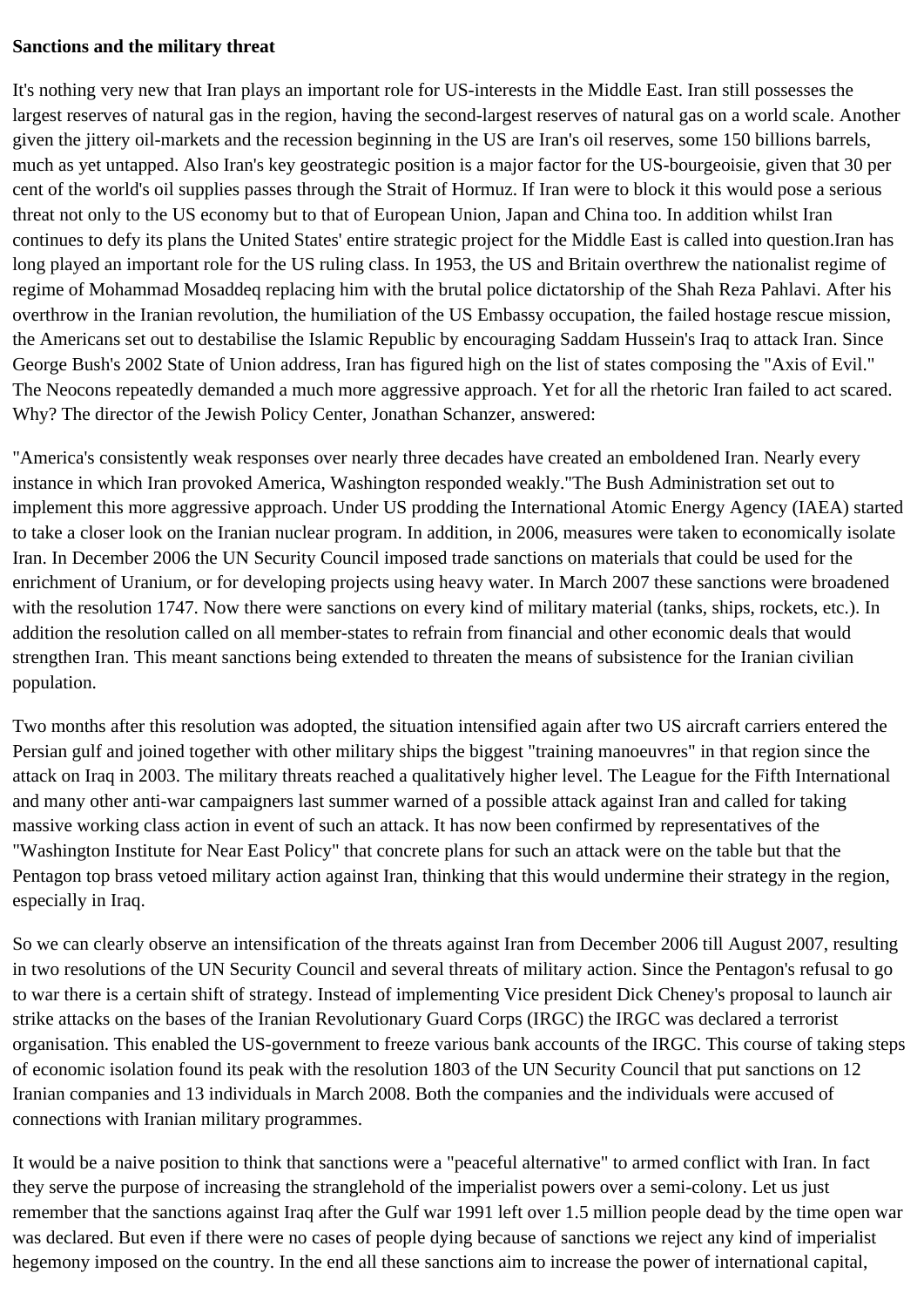helping it bring yet more areas of the world under direct control. It is therefore our task to unmask the arguments that sanctions will be able to solve the conflict and emphasise that they only represent the false smiling face of imperialism.

# **Demands to attack Iran**

After this period where the Bush-Administration concentrated on the economic isolation of Iran, reports of a possible attack again became louder in the middle of May this year. According to two US-senators there were concrete plans to launch an air strike against strongholds of the IRGC or to be more correctly to start actively implementing already existing plans that all go in this direction.

Also Israel began to used much more aggressive rhetoric against Iran. Minister of Transport Shaul Mofaz made the international finance markets even more volatile by saying, "if Iran presses ahead with its plan to develop nuclear weapons, we will attack it". Shortly after this statement the oil price rocketed by 11 dollars, which was the highest one day jump for years.

The oil-markets calmed down a little, after Israel's Prime Minister Ehud Olmert, distanced himself from Mofaz's statement. But he too then stepped up the threats, saying the "Iranian threat must be stopped by all necessary means" and that the "window of opportunity" to prevent Iran getting a nuclear bomb will not exist for a long. It was clear that this last statement was a reply to the US National Intelligence Estimate (NIE) that Iran had in fact stopped developing a nuclear programme for military use in 2003. In addition Olmert demanded that the US should allow the export of F-22 military planes that are especially used for air strikes targeting bunkers. They could therefore be well used for attacking underground Uranium Enrichment Facilities like Natanz or Uranium Processing Facilities like Isfahan. The US-military gave the first positive signals to loosen the reins in that question mainly arguing that equipping Israel with F-22 bombers could be an important step to increase the pressure against Iran.

Also Bush himself made clear that "all options are on the table" when meeting with the German chancellor Angela Merkel as part of a trip to different European countries. The European Union then also put the threat to freeze different Iranian bank accounts in case of not fulfilling the different UN-resolutions to stop their nuclear program.

## **Two strategies of the US-bourgeoisie**

If one wants to draw a balance sheet of the discussions between ideological representatives of the ruling class in the USA it is quite clear that they are split into two camps. While the first camp emphasises the need for a military attack, the second one bases itself upon the possibilities of "aggressive, principled diplomacy without self-defeating preconditions, but with a clear-eyed understanding of our interests", as Barack Obama put it in his AIPAC speech. This so-called diplomacy should of course be led by the US. Saying that, "It is time for the United States to lead," Obama was clearly referring to the ongoing struggle between the imperialist blocs the USA and the EU, for the lion's share of world profits and strategic raw materials and fuel sources.

Of course both of these camps express the need for a stronger grab at the Middle-East and Central Asian regions in particular and the semi-colonial world in general. They are just different estimations as to what kind of strategy is most useful, to reach this goal. In addition to that it is also quite clear that the "diplomatic camp" also expresses a certain defensive approach in the light of the present economic and political crisis.The neoconservative think tanks are, as usual, pushing for a military attack. In particular Norman Podhoretz, writing for the magazine Commentary, a former adviser for Rudy Giuliani when the latter was standing for the Republican presidential nomination, aggressively demands an attack on Iran. "The upshot is that if Iran is to be prevented from becoming a nuclear power, it is the United States that will have to do the preventing, to do it by means of a bombing campaign, and to do it soon."

Also different members of the Cheney family are trying to mobilise public opinion for waging an attack against Iran. Not only the Vice President, whose strategists are thinking about letting Israel launch an air strike to enable the US to go to war, is arguing for military actions. Also his daughter Elizabeth was emphasising at the AIPAC conference that "they (Iran) will face military action". This statement resulted in thunderous applause from the audience.Also McCain's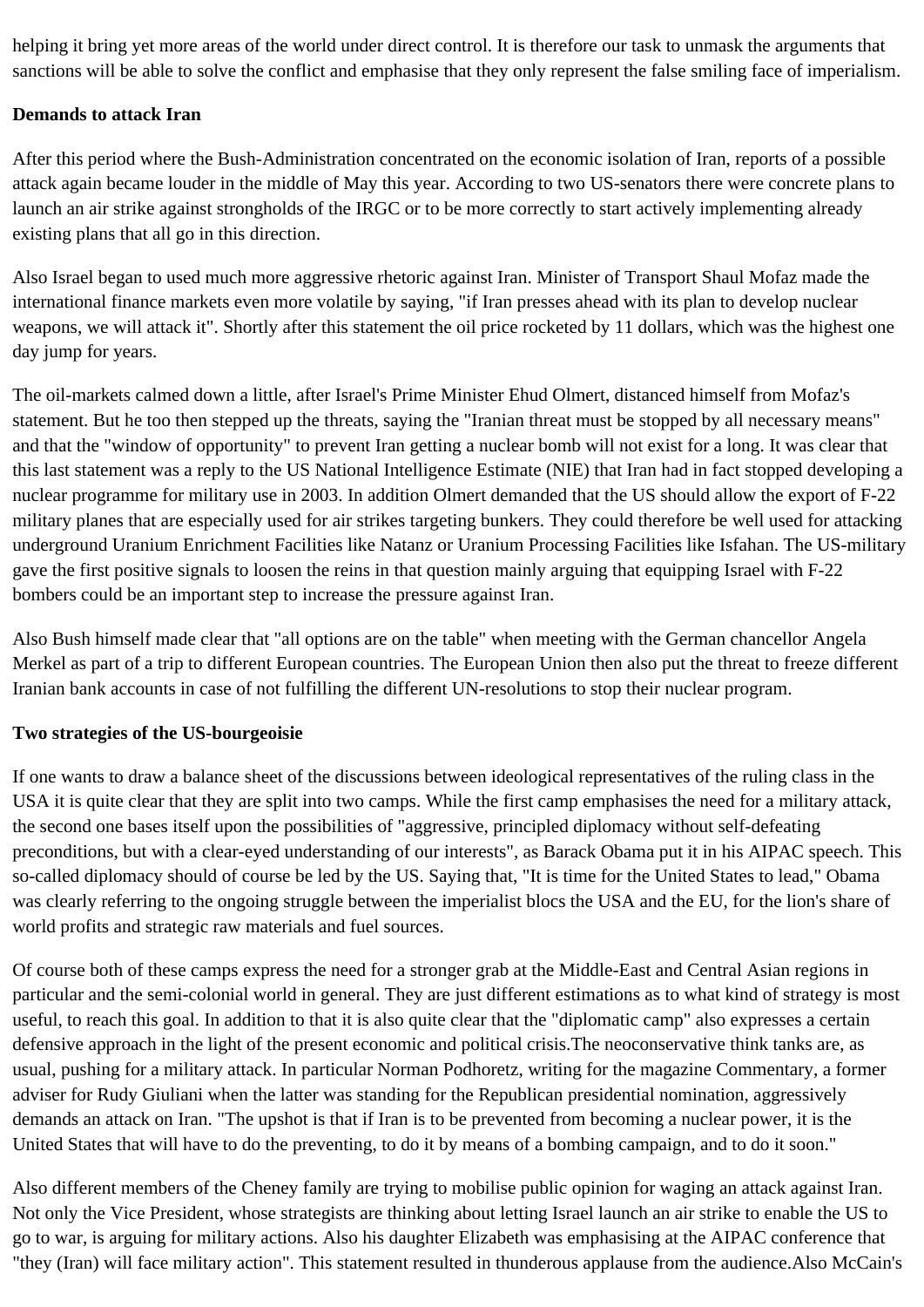supposed gaffe, singing a song with the refrain "Bomb, bomb, bomb, bomb, bomb Iran" during his election campaign, is quite open towards a military attack on Iran. However at the moment he is emphasising more aggressive sanctions, imposed not only by the UN but by the private capital market:"We should privatize the sanctions against Iran by launching a worldwide divestment campaign. As more people, businesses, pension funds, and financial institutions across the world divest from companies doing business with Iran, the radical elite who run that country will become even more unpopular than they are already."He added that he, unlike Obama, won't negotiate with the Iranian regime but will try to increase pressure on it:

"Rather than sitting down unconditionally with the Iranian president or supreme leader in the hope that we can talk sense into them, we must create the real-world pressures that will peacefully but decisively change the path they are on". It is clear that this strategy is mainly based upon the tactical considerations of the upcoming election. After all an open declaration of for yet another war again is not that popular at the moment and could spoil his chances of becoming president.

The representatives of the "diplomatic camp" are arguing that the strategic interests of the USA can be achieved better this way. The "New Republican Magazine", representing a more "liberal" wing of the US-bourgeoisie, compared the Bay of Pigs intervention in 1961 with nuclear threat-based negotiations during the Missile Crisis of the following year, to argue that it were the negotiations that could force the Soviet Union to remove their rockets from Cuba. They are arguing that the US should see such negotiations as a sign of power rather than a weakness.

Altogether the working class should not be fooled by such "peaceful" phrases. In fact they also express the attempt to put across the imperialist interests that express the needs of the capitalist system itself. Every reinforcement of the US ruling class means not only a growing threat for the semi-colonial world but also to the working class and the racially oppressed communities of the USA. Especially given the economic crisis and the attempts of the bourgeoisie to make the working class pay for its losses, it is key to weaken them with proletarian mass struggle rather than to side with their world plundering missions, whether "peaceful" or warlike. This means that the working class and the US antiwarmovement have to unconditionally support resistance to imperialist interventions in the Middle East, working for the military defeat of the imperialist forces. Of course that doesn't mean siding with different nationalist and pettybourgeois forces against their own working classes but helping the latter to come to the head of the anti-imperialist resistance struggle.

## **So how likely is an attack against Iran?**

It is quite clear that the United States - if they want to keep their role of an imperialist hegemon in the Gulf region - will have to extend the areas under their direct control or install vassal regimes that will do the bidding of the imperialists.

At the moment - even if the war drums start to beat louder again and analysts speak of an air strike before Bush leaves office - there are several indicators speaking against an attack in the immediate period ahead .

The argument having the most weight are the "collateral damage" such an attack on places like Natanz, Isfahan or on bases of the IRGC would have on US forces in Iraq, Saudi Arabi and other parts of the Gulf. It would inflame feeling in the Arab world, already smarting under the blows of imperialist and Zionist aggression. Iran has made it very clear that he is ready to strike back at US forces and their allies, including the Israelis, if such an attack should take place. The "Center for Strategic and International Studies" (CSIS) made an analysis of possible war scenarios and estimated that Iran has 25-100 missiles with a payload of approximately 1.100 kilos that can cover a distance of up to 1.500 kilometres in about 12 minutes and could reach Israel. In fact it will be very hard for the USA or Israel to limit an attack on Iran to air strikes. It's much more likely that this will result in another war that will last for at least several months.An attack on Iran would probably also cause serious problems for the troops of the US and their allies in Iraq. The commander of the US forces in Iraq, general David Petraeus, appointed because of his loyalty to the Bush White House, despite claiming several times that Iran is responsible for attacks in Iraq, argues against a military option, though he says, that this should stay on the table as the final option. Rather than hitting Iran with air strikes Petraeus says that the US "should make every effort to engage by use of the whole of government, developing further leverage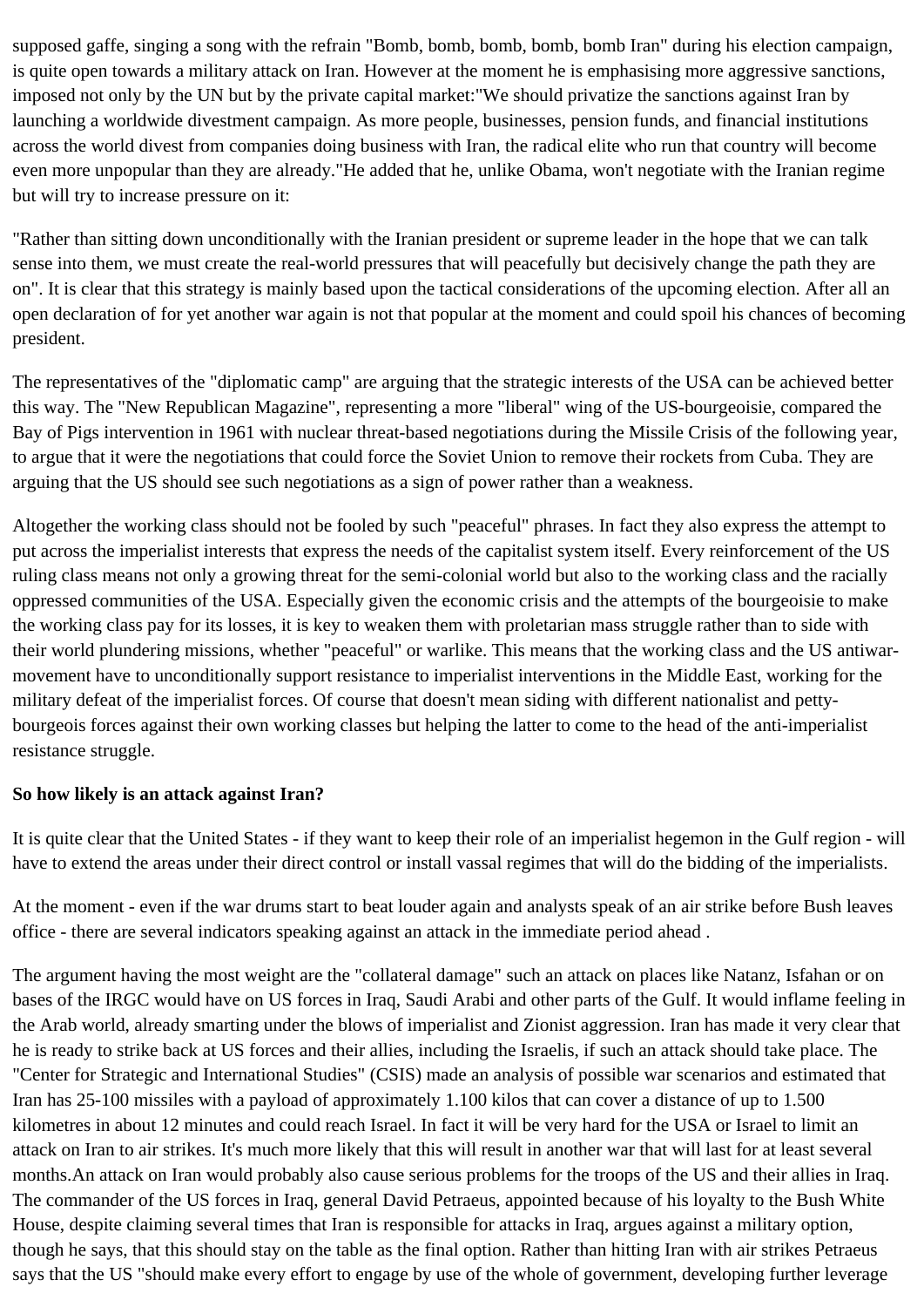rather than simply targeting discrete threats." For the military this is understandable as an attack on Iran will alienate Shiite forces in the southern regions of Iraq and strengthen the resistance. The liberal magazine "The Nation", who has strong ties to the Democratic Party, writes on that question frankly and rightly: "Iraq, as bad as it looks now, will become a death pit for US troops."

Furthermore the grounds for the legitimizing a war against Iran have been undermined by the NIE's report on the development of Iran's nuclear program saying that they stopped trying to develop nuclear weapons in 2003 and that the US-Intelligence-Services don't have a clear insight into today's situation and can't confirm that Iran would have started again. One doesn't have to be a genius to see the parallels between undiscovered weapons of mass destruction in Iraq and the admission today that Iran isn't even trying to develop nuclear weapons. The anti-war mood in the US is likely to be further boosted by any attack on Iran by arguing that it is important to stop their nuclear weapons program when it is not sure if it even exists, will obviously provoke massive class struggles that have the potential to intensify capitalisms economic crisis through strikes and other measures.It is this economic crisis, tied to the antiwar feeling, that massively reduces the ability of the US to launch a new war at the moment. As a result of the upcoming recession, a deep crisis of the productive forces that found it's first expression with the bursting of the housing bubble, a war will exacerbate this tendencies of the US-economy and cause a much harder recession than many even bourgeois analysts see as not avertable anymore. Inflationary measures will massively increase due to the necessary financial costs for another war. Because of this the working class of the USA has to start a serious struggle against the upcoming war plans and connect it with a general struggle against price rises, rising unemployment and the threat of thousands of people being made homeless through losing their house and in the end combining these partial struggles with the struggle against capitalism as a whole.But inflation will not only result in huge dangers for the US economy: the rapid rise of oil-prices after the statements of Mofaz demonstrated how a strike against Iran could send them spiralling yet higher. If we take in account that Iran could easily block the Strait of Hormuz, this would result in oil prices cannot imagine. It is clear that this is not only a problem for the US economy but for the world economy that could face a serious crisis. The ongoing protests of road hauliers against rising fuel prices demonstrate what kind of potential this sector of the working class have to shut down the economy and pose the question of who has the power in society.

## **Organise the struggle against sanctions, war and occupation NOW!**

All these scenarios show that powerful explosive charges are buried in the foundations of today's economic, political and social order. This is one of the reasons that we characterise today's world as passing through a pre-revolutionary period. The fundamental contradiction of imperialism a global system of production with a highly developed division of labour but clashing with the limitations of the private appropriation of profit and the nation state necessarily has to provoke major crises. In the end we can observe that although the means of production are permanently being revolutionised, rather than increasing the well-being and quality of life of the great majority of humanity, they rather undermine it. The productive forces therefore ultimately turn into destructive forces. This can be seen in the growing social inequality, the recent worldwide hunger riots, caused not by an actual shortage of foodstuffs but by an inability to buy them, and by the crisis of climate change. As a result the capitalist system is a barrier for the development of humanity and has therefore be overthrown by a socialist revolution.

But all this potential that lies in today's struggles can only be realised if the working class has an instrument that does not only lead a struggle for specific reforms but that questions the capitalist system in its totality. This instrument has to be a world party of the socialist revolution, one that can ensure an independent organisation of the working class and can lead it to power on the basis of a revolutionary programme.

Such a party does not exist today nor will it come into existence spontaneously. It has to be built as a serious priority. It's the task of revolutionaries today to try to organise the vanguard sectors of the working class into such parties around concrete campaigns and around concrete struggles.

In the light of existing and growing imperialist aggressions the questions of how to resist the war brought millions of peoples on the street. That shows that the question of how to fight against imperialist aggression is one of the most important issues in today'. It is a key task for the working class and the semi-colonial world to organise a struggle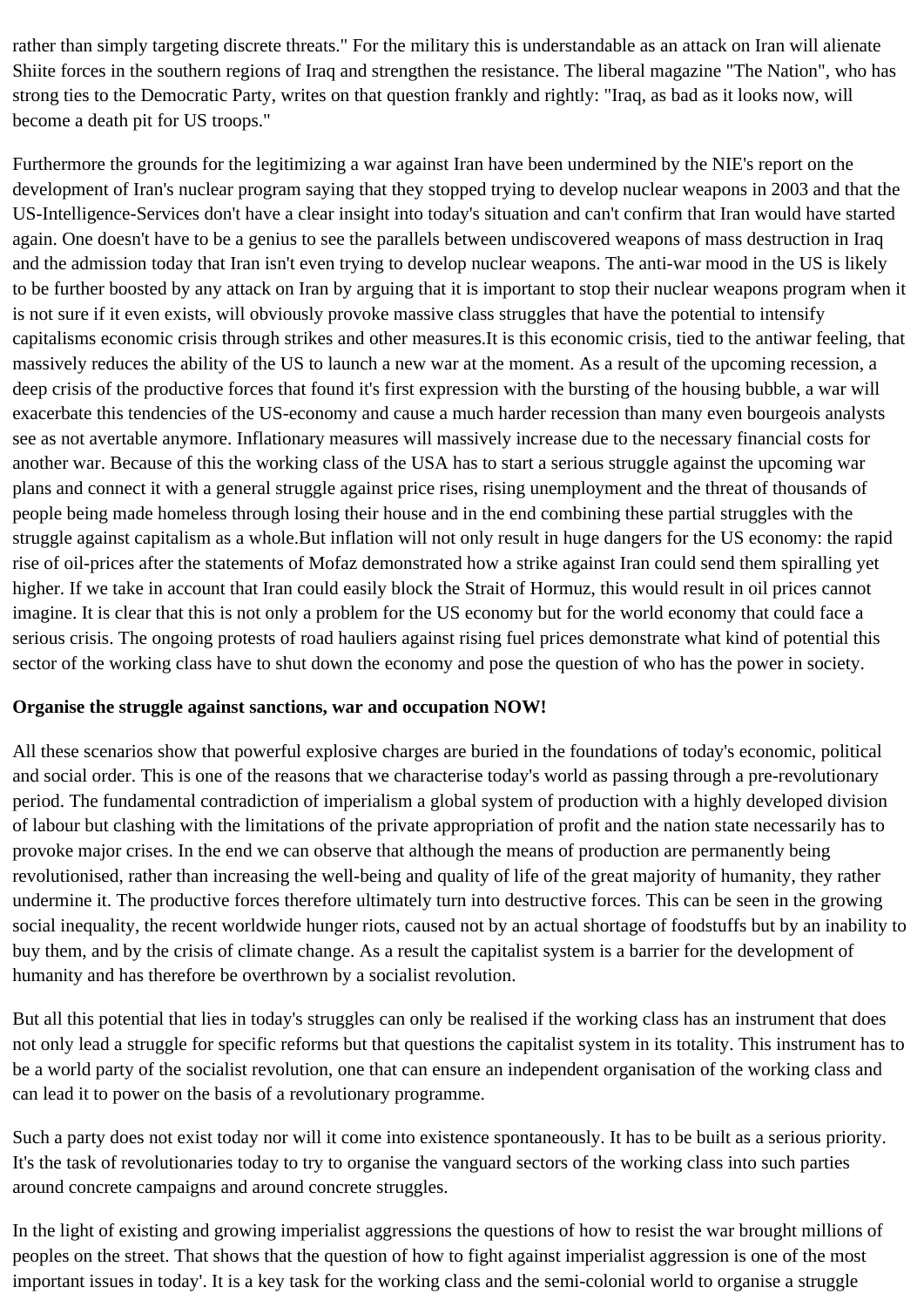against imperialism which is nothing more than capitalism at its highest stage. That's why the question how likely an attack against Iran will occur is just a secondary question. Revolutionary organisations have to arm the working class and the semi-colonial world resisting imperialism with an ideology and an organisation that is capable of organise a fight back against the threats of imperialism today, tomorrow and in the future and independent of the question whether Iran is attacked in five weeks, five months or five years.

Nevertheless it is very important to increase the propaganda and the concrete actions against the threat of another war in the Gulf region. The working class movements of all countries have to take steps to establish international structures that can organise a massive fight-back in the case of an attack and therefore take the threats of Israel and the US seriously. Also if no attack it is essential to organise resistance against the threat of imposing another round of stricter sanctions.

For being able to fulfil these tasks three things will be essential:

Firstly the anti-war-movement has to draw the lessons from the errors it made during the protests against the war in Iraq in 2002-03. Then it would have been possible to thwart the plans of US-imperialism, thus making a qualitative breakthrough in the struggle against the rule of international capital. The most important of these lessons can be summed up in a short formula: Without a revolutionary leadership, that is ready to look beyond the limits of a capitalist logic, is willing to undermine the economic basis for leading such an war via mass-demonstrations, general strikes and actual sabotage-actions, it will not be able to defeat wars or imperialist aggressions in general. Or to put it in other words: Without a programme, that combines the different concrete struggles with a struggle for overthrowing capitalism through a socialist revolution such movements won't win long lasting victories. It is vital to equip the working class with this weapon be it during struggles in the workplaces, be it the struggle for democratic rights or be it the struggle against imperialist war and occupation.Secondly revolutionaries have to wage an ideological struggle against pacifist forces in the anti-war-movement, which just serve imperialist interests also if their demands against aggression in general seem to take a neutral standpoint. In fact they pave the way for imperialism by denying the right of resistance-movements to fight back "by any means necessary." This also means that the anti-war-movement has to support the resistance of semi-colonial countries even if we don't support the political line of different petty-bourgeois forces but will argue strongly against their political leadership and will ensure an independent organisation of the working class forces.

Thirdly there have to be discussions between different progressive forces inside the movement around concrete demands against the results of capitalism like war, mass poverty and racism and combine this with a concrete practical perspective. Especially in Europe we can observe that the questions after the right strategy for how to overcome capitalism are posed. New parties and initiatives, to the left of the traditional social-democratic parties, came into existence and gave this search for new alternatives a concrete expression. Leaving aside the fact, that most of these parties like Rifondazione Comunista in Italy or Die Linke in Germany proved only too willing to implement the neoliberal agenda when they come to power, these projects stood for a development of the consciousness of large parts of working class to the left. Revolutionaries mustn't ignore such developments, but rather try to win these initiatives to a revolutionary programme. But not only in Europe things are developing in an interesting way. In the semi-colonial world massive struggles erupted as a result of the huge increase of food prices, or around democratic demands.

All these things culminate in the question how the concept of permanent revolution 60 years after the foundation of the Fourth International and its degeneration at the beginning of the 1950s can be implemented today. Questions like what kind of relationship the working class should have towards struggles based on petty-bourgeois forces, how an international perspective for the class struggle should look like and what elements a transitional program should contain in today's situation are key to develop a strategy for the poor and oppressed. The League for the Fifth International participated in various struggles against war, racism, social cuts or the capitalist system as a whole and generalised it's experience in the program From Protest to Power. We call on all forces that take an active part in today's struggle from a working class perspective to join us in fighting to build a new world party of socialist revolution on the basis of this program that actively engages in the struggles with the aim of overthrowing capitalism and building an international